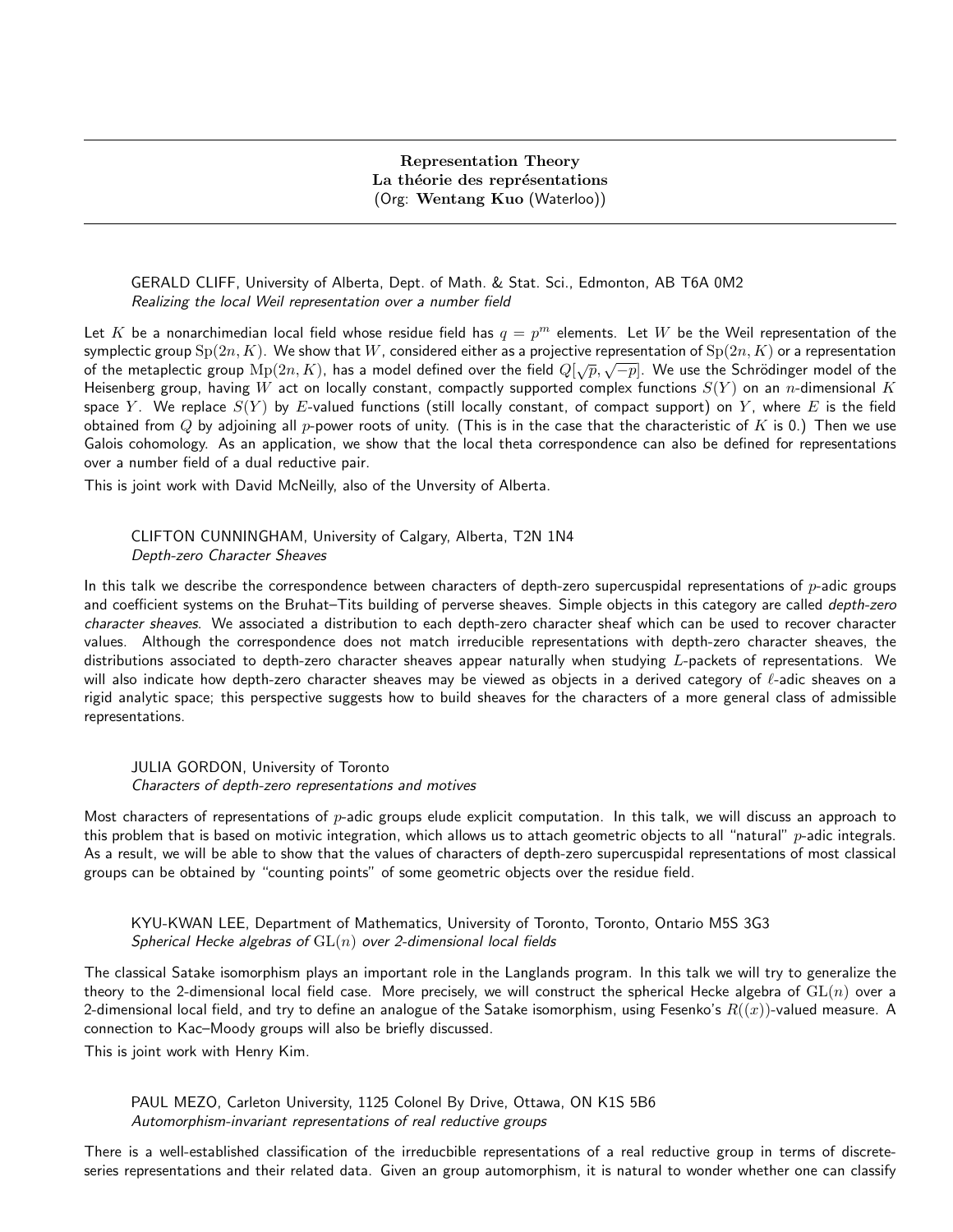the irreducible representations which are invariant under the automorphism in a similar manner. We shall provide such a classification in the case of split groups and give an indication towards applications and future generalizations.

## FIONA MURNAGHAN, University of Toronto Distinguished tame supercuspidal representations

Let  $\theta$  be an involution of a group G. A representation of G is said to be  $\theta$ -distinguished if there exists a nonzero linear functional on the space of the representation that is invariant under the fixed points  $G^{\theta}$  of  $\theta$  in  $G$ . Suppose that  $G$  is a connected reductive  $p$ -adic group. We discuss distinguishedness of tame supercuspidal representations of  $G$ , relative to various involutions. As an application, we can determine when two tame supercuspidal representations of  $G$  are equivalent, in terms of conditions on the associated cuspidal  $G$ -data used to construct the representations.

MONICA NEVINS, University of Ottawa, Ottawa, ON Branching Rules for Principal Series of GL(3)

Let k be a p-adic field with integer ring R. We consider the restriction of a principal series representation of  $GL(3, k)$  to a maximal compact subgroup  $K = GL(3, \mathcal{R})$ . Its decomposition into irreducible subrepresentations is perplexing and marvelous. This is an update on a joint work with Peter Campbell (University of Ottawa).

WULF ROSSMANN, University of Ottawa, Ottawa Representations of  $SL(2, \mathbb{Z})$  and elliptic modular functions

The group  $SL(2,\mathbb{Z})$  admits remarkable representations on finite-dimensional spaces constructed from classical theta functions. It turns out that these representations can be viewed as oscillator representations of finite quotients  $SL(2,\mathbb{Z}/n\mathbb{Z})$ . Particular examples of such groups are the binary polyhedral groups corresponding to Dynkin diagrams of type  $D_5, E_6, E_7, E_8$  by the McKay correspondence. The purpose of the talk is to point out a striking analogy between these representations of  $SL(2,\mathbb{Z})$ and certain representations of Weyl groups on spaces of characters of semisimple Lie groups, the characters of the Lie group playing the role for the Weyl group which the modular elliptic functions play for  $SL(2,\mathbb{Z})$ .

LOREN SPICE, University of Michigan, 430 Church St., Ann Arbor, MI Supercuspidal characters of p-adic  $SL_\ell$ ,  $\ell$  a prime

Character computations, and in particular supercuspidal character computations, are an important part of  $p$ -adic harmonic analysis. In this talk, we arrive at explicit supercuspidal character formulae for  $SL_\ell$  over a p-adic field by evaluating an integral formula due to Harish-Chandra. Our computations also allow us to describe explicitly the local Langlands parameters of many supercuspidal representations of  $GL_{\ell}$ .

FERNANDO SZECHTMAN, University of Regina, Regina, SK The Steinberg lattice of a finite Chevalley group and its modular reduction

The talk will review a paper by R. Gow and touch upon a minor contribution by the speaker.

Let  $G = G(\Phi, F_q)$  denote the finite Chevalley group associated to an indecomposable root system  $\Phi$  over a finite field  $F_q$  of characteristic p. In 1957 R. Steinberg constructed a minimal left ideal I of the integral group algebra  $\mathbb{Z}G$  possessing some remarkable properties. One of these is that I is a free Z-module whose rank is the p-part of  $|G|$ ; this gives rise to an integral matrix representation of  $G$ , which viewed as a complex representation is irreducible. Gow studies what happens to this matrix representation when it is reduced modulo a prime. Our contribution occurs when  $\Phi$  is of type  $\mathbf{C}_n$  and the reduction is modulo 2.

CHIAN-JEN WANG, University of Minnesota, 127 Vincent Hall, 206 Church St. S.E., Minneapolis, MN 55455 Distinguished representations of metaplectic groups

An automorphic representation on a metaplectic cover of GL is called "distinguished" if it has a unique Whittaker model. Distinguished representations can be viewed as generalizations of classical theta functions. Using the method of the converse